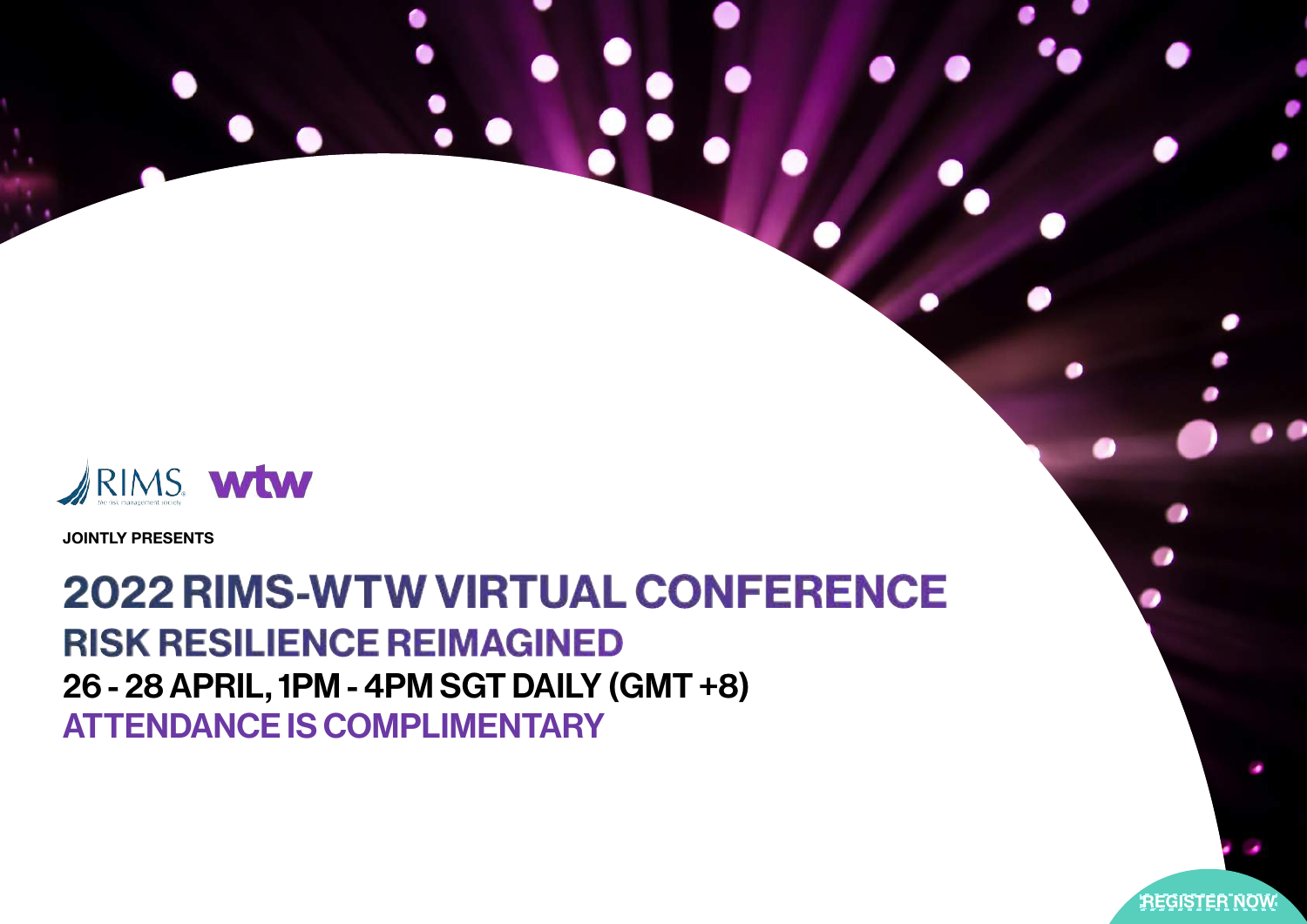ore than ever, risks and its management will dominate and shape key aspects of the global economy. An inadequate understanding of risk culture, lack of risk talent and underappreciated emerging risks are forming the backdrop of a new risk management landscape.

Themed 'Risk Resilience Reimagined', the 2022 conference will look at key issues that have implications for organisations to succeed in today's uncertain and varying environment and investigate current and future risks that organisations need to act on to build resilience and thrive in APAC.

- Large complex risks faced by Asia conglomerates as Asian companies grow and expand
- Building a strong risk culture and organisation resilience in the emerging hybrid work environment
- Acting on ESG and sustainability risks and opportunities
- Mitigating business interruptions from supply chain risks exacerbated by the ongoing pandemic
- Risks and opportunities of digitalisation as businesses undergo rapid digital transformation in APAC

## DO NOT MISS:

- 50+ Speakers
- 20 Breakout Sessions
- Keynote Speech by the Monetary Authority of Singapore
- Spotlight on Countries, Industries and Solutions

# DAY 1 26 APRIL

| 1:05 PM - 1:10 PM                      | Welcome to 2022 RIMS-WTW Asia Pacific Risk<br><b>Virtual Conference</b>                                                                                                                                                                                                                                                  | 2:35 PM - 3:25 PM | <b>Panel Discussion</b><br>Boardroom Conversation on ESG Resilience: Managing the<br>intersection of People, Capital, Risk                                                                                                                                                                                                                      |
|----------------------------------------|--------------------------------------------------------------------------------------------------------------------------------------------------------------------------------------------------------------------------------------------------------------------------------------------------------------------------|-------------------|-------------------------------------------------------------------------------------------------------------------------------------------------------------------------------------------------------------------------------------------------------------------------------------------------------------------------------------------------|
| 1:05 PM - 1:20 PM<br>1:20 PM - 1:40 PM | <b>Clare Muhiudeen</b> , Head of Asia, WTW<br><b>Opening Addresses</b><br><b>Adam Garrard</b> , Global Head, Risk and Broking, WTW<br><b>Patrick Sterling, President, RIMS</b><br><b>Keynote Speech</b>                                                                                                                  |                   | <b>Shai Ganu, Managing Director &amp; Global Practice Leader, Executive</b><br>Compensation & Board Advisory, WTW<br><b>Su-Yen Wong, Chairman, Singapore Institute of Director</b><br><b>Kevin Bates</b> , Group Head of Risk and Insurance, Lendlease and<br><b>RIMS Board of Director</b><br><b>Hugh Andrew, Managing Director, BlackRock</b> |
| 1:40 PM - 2:30 PM                      | <b>Gillian Tan, Assistant Managing Director, Development &amp; International,</b><br>Monetary Authority of Singapore<br><b>Panel Discussion</b>                                                                                                                                                                          | 3:25 PM - 3:55 PM | <b>Roundtable</b><br>Asia Pacific Risk Manager Talent and Career<br>Development Outlook                                                                                                                                                                                                                                                         |
|                                        | Managing Large Complex Risks and Building Resiliency<br>for Asia Companies<br><b>Luke Ware, Head of Corporate Risk and Broking, Asia, WTW</b><br>Kirk Andersen, Risk Manager, Hitachi Astemo<br><b>Andrew Chow</b> , Chief Risk Officer, Asia Insurance<br><b>Roland Teo.</b> Head of RIMS ASEAN Regional Advisory Group | 3:55 PM - 4:00 PM | <b>Eamonn Cunningham</b> , President of Australasia Chapter, RIMS<br><b>Sam Haque</b> , Senior Associate, Risk and Insurance, Lendlease<br><b>Wrap-up for Day 1</b>                                                                                                                                                                             |
|                                        |                                                                                                                                                                                                                                                                                                                          |                   |                                                                                                                                                                                                                                                                                                                                                 |

2:30 PM - 2:35PM Attendee Break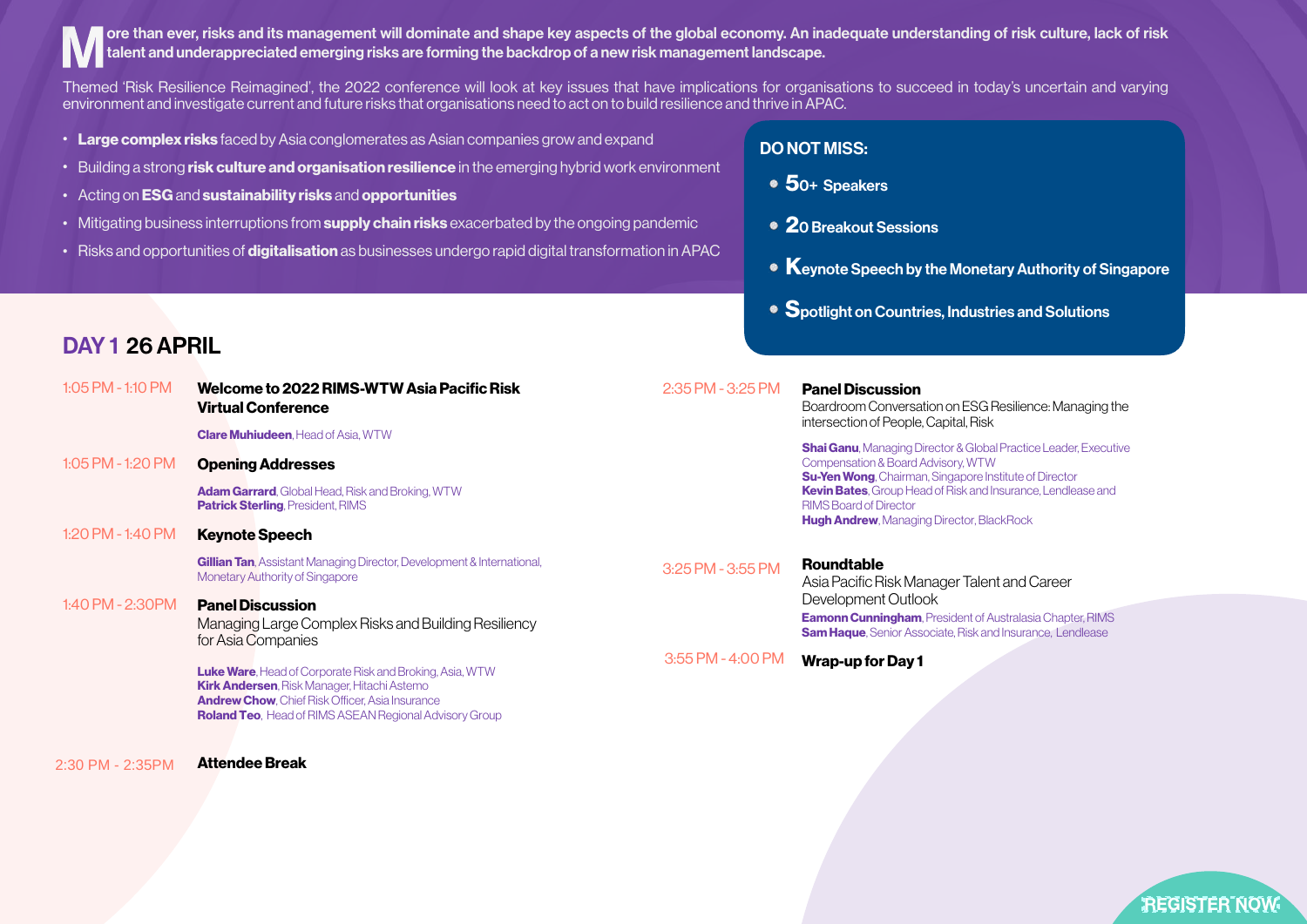# DAY 2 27 APRIL

1:00 PM to 1:05PM to 1:05PM

|                   | 1:00 PM to 1:05PM Welcome to Day 2                                                                                                                                                                                                                                                                                                                          |                   |
|-------------------|-------------------------------------------------------------------------------------------------------------------------------------------------------------------------------------------------------------------------------------------------------------------------------------------------------------------------------------------------------------|-------------------|
|                   | <b>Steven Chou</b> , Vice President, Global Development, RIMS                                                                                                                                                                                                                                                                                               |                   |
| 1:05 PM - 1:25 PM | <b>Keynote Presentation</b><br>Risk and Opportunity in a Volatile World: Sharing<br>Microsoft's ERM journey in Strategic Risk Management                                                                                                                                                                                                                    |                   |
|                   | <b>Tom Easthope, Senior Program Manager - Enterprise Risk</b><br>Management, Microsoft                                                                                                                                                                                                                                                                      |                   |
| 1:25 PM - 2:10 PM | <b>Panel Discussion</b><br>Insurance Market Outlook 2022 and Risk Trends in Asia                                                                                                                                                                                                                                                                            | 3:05 PM - 3:55 PM |
|                   | <b>Ben Dunston</b> , Head of Broking & Placement, Asia, WTW<br><b>Deyna Feng.</b> Director Captive Programs, Cummins Insurance<br><b>Kevin Leong.</b> Head of Facultative & Corporate - Property Asia,<br>Munich Re                                                                                                                                         |                   |
| 2:10 PM - 2:15 PM | Attendee Break                                                                                                                                                                                                                                                                                                                                              |                   |
| 2:15 PM - 3:05 PM | <b>Geo Spotlight</b><br>China (delivered in Chinese)                                                                                                                                                                                                                                                                                                        |                   |
|                   | Wise Xu, Head of Corporate Risk and Broking, China, WTW<br><b>Kurt Cai</b> , Head of Risk Management Consulting, China, WTW<br><b>Lucia Luan, Lead Associate, China, WTW</b><br><b>David Cui</b> , Principal PM, Microsoft<br><b>Frank Wang, Senior Counsel, City Development Law Firm</b><br><b>Steven Chou</b> , Vice President, Global Development, RIMS |                   |
|                   | <b>Geo Spotlight</b><br>Japan (delivered in Japanese)                                                                                                                                                                                                                                                                                                       |                   |

**Makoto Kanda**, Former Professor, Faculty of Economics, Meiji Gakuin University and Director, RIMS Japan **Ikuya Shimada**, General Manager, P&C Specialties, WTW Keiko Okada, Employee Experience (EX) Business,International Geography Leader and Director of Towers Watson Co., Ltd. **Sumio Morita**, Work & Rewards Leader - Japan and Senior Director, **WTW** Kiyoshi Yamamoto, P&C Specialties Division Director and FINEX Unit Practice Leader, WTW

### Geo Spotlight

Australia and New Zealand

**Kevin Bates**, Group Head of Risk and Insurance, Lendlease **Matt Frost**, Head of Natural Resources and Head of Risk Advisory, Australasia, WTW **Simon Weaver**, Head of Corporate Risk and Broking, Asia & Australasia, WTW **Kerry Bakkerus**, Head of Assurance, SkyCity

### Geo Spotlight

South Asia

**Khaing Aung**, Chief Representative Officer, Myanmar, WTW Gopal Krishnan, Director of Global Development (South Asia) at RIMS Prasenna Balachandran, Chief Internal Auditor, LAUGFS Holdings **Limited Sri Lanka** 

Mohammad Feroz Al Azad, Head of Internal Control & Compliance Division, Prime Bank, Bangladesh

R Vaidhyanathan (aka RV) Hon. FBCI, MBCP, Risk & Resilience Advisor and Expert - Former Head of Global Business Resilience GRC & Client Services at Cognizant, Former President of BCI India Chapter

## Industry Spotlight

Natural Resources

George Nassaouati, Head of Natural Resources, Asia, WTW Michael Chan, Managing Director, Sterling Technical Services **Anita Mohamad**, Executive Underwriter, Energy & Construction, Allianz Global Corporate & Specialty, SE

### Industry Spotlight

Technology, Media, and Telecommunicatons

Ludan Wang, Head of Corporate Risk and Broking, Singapore, WTW **Pranav Patel**, Founder and CEO, MediTechSafe Roop Kumar Nagumantry, Chairman of India Mumbai Chapter, RIMS Ryu Jong Ki, Risk Leader, IBM

### Industry Spotlight

The Curious Case of Directors and Officers Liability in Asia

Namit Mahajan, Head of FINEX, Asia, WTW Aaron Yip, Chief Underwriting Officer, Berkley Singapore **Arati Varma**, Head of Financial, Professional and Casualty Lines, Asia, **QBE** 

3:55 PM - 4:00 PM Wrap-up for Day 2